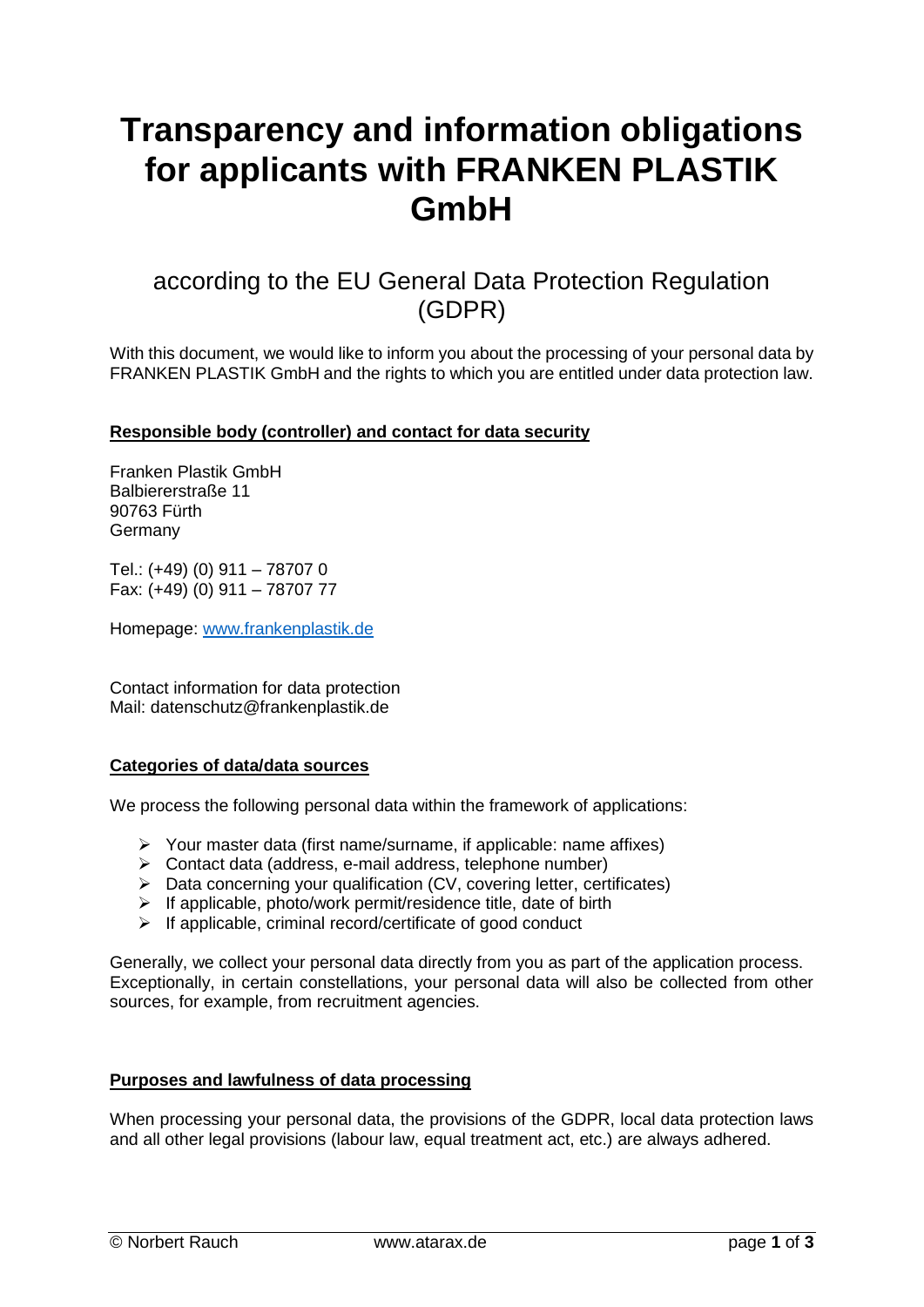We are aware of the importance of your data. Your personal data will be used solely for the effective and correct handling of the application process and for contacting you in the context of the application process.

In addition, we process your data if we have a legal obligation to do so, in particular from labor law. Processing of special categories of personal data within the meaning of Art. 9 (1) GDPR only takes place if it is required by law and if there is no reason to assume that your interest in excluding such processing prevails (Art. 88 (1) GDPR, § 26 (1), (3) BDSG).

Your consent also constitutes an agreement for data processing. If you have given us your consent (e.g. for longer storage of the application documents in our applicant pool or for the transfer of the application documents to other business units) we will process your data for this purpose as well (Art. 88 (1) GDPR, § 26 (2) BDSG). If we obtain your consent, we will naturally inform you about the specific purpose of the data processing and your right of withdrawal. Should the consent also refer to the processing of special categories of personal data acc. Article 9 EU-DS-GVO, we will explicitly inform you in advance.

# **Duration of data storage**

As soon as your data is no longer needed for the application process, the above-mentioned purposes or upon revocation of your consent. Should we enter into an employment relationship with you the relevant applicant data will be stored with us if they are still relevant for the employment relationship. If we unfortunately have to reject your application, we will delete your application documents at the latest 6 months. Unless you have given us your consent to be included in our pool of applicants and the associated longer storage of your application documents. We will delete your data in this case after revocation of your consent.

## **Data recipients/categories of recipients**

In our company, we make sure that only those departments and individuals receive your data that need them for the application process or legal obligations.

With your consent, your applicant data will also be transmitted to other affiliated business units.

Transmission in legal cases to certain public authorities is possible, e.g. taxation authority or law enforcement agency.

## **Intention to transfer data to a third country**

Data transfer to third countries (outside the European Union or the European Economic Area) only takes place if you have given us your consent or if required by law.

We do not transmit your personal data to service providers or allied company (at the moment) outside the European Economic Area.

#### **Rights of data subjects**

Your rights as a data subject are stipulated in Articles 15–22 GDPR, and include:

- $\triangleright$  The right to access (Art. 15 GDPR)
- $\triangleright$  The right to erasure (Art. 17 GDPR)
- $\triangleright$  The right to rectification (Art. 16 GDPR)